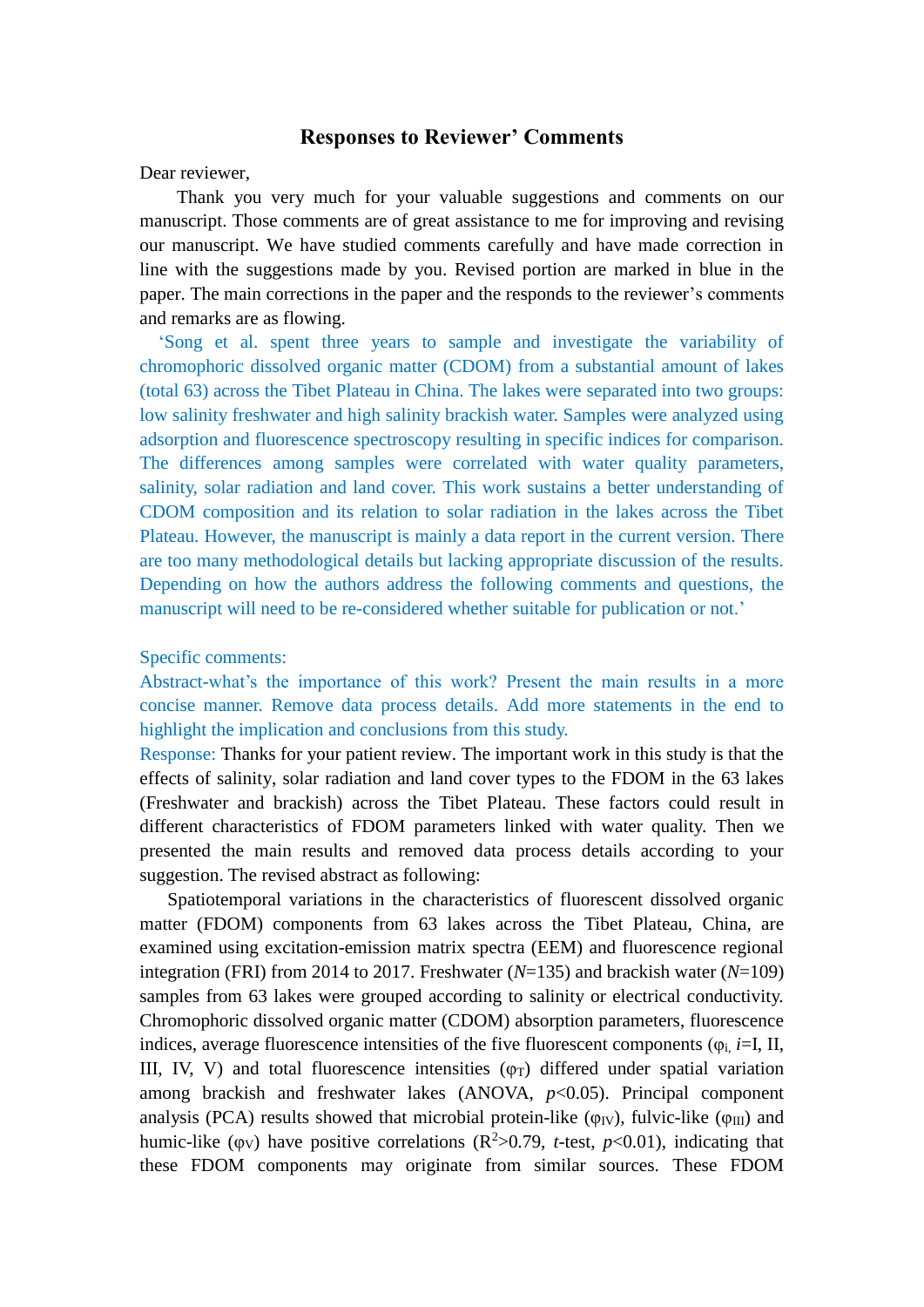characteristic linked with water quality were influenced by special environmental factors and geographical differences in Tibet Plateau. A correlation also existed between normalized  $\varphi_i$  (*i*=I, II, III, IV, V) and DOC concentrations with a salinity >10‰ (averaged EC, 23764 $\mu$ s cm<sup>-1</sup>) (*t*-test, *p*<0.01), of which R<sup>2</sup> of regression analysis showed a decreasing tendency with EC and salinity. Similar correlations between  $a(254)$  and DOC concentrations (*t*-test,  $p<0.01$ ) are also evident for sunshine hours > 2900 h. In addition, averaged CDOM spectroscopic indices in each basin related to the land-cover showed that a moderate correlation between DOC and normalized humic-like  $\varphi$ <sub>V</sub> for 20 basins (R<sup>2</sup>=0.54, *t*-test, *p*<0.01). A comparatively prolonged hydraulic retention time and terrestrial allochthonous inputs could cause higher DOC production and accumulation in brackish water. These findings showed that strong UV-B radiation has an important effect on CDOM photo-absorption characteristics, and that it contributes to DOC variability and fate. The results of this study are suggesting that new studies on the high-mountain lakes in inland lakes considering the evapoconcentration, ultraviolet irradiance and landscape features within different basins. The FRI technique can be used to evaluate the seasonal dynamics of FDOM components for inland waters to quantify components.'

We hope that these revisions and the improved text will be satisfactory.

### Introduction –

Line 49∼67: How representative are the 63 lakes studied in this work, considering that there are more than 400 lakes in the Tibet Plateau? Only brackish lakes in the Tibet Plateau was mentioned. What about freshwater lakes? Were the percentages of freshwater and brackish lakes reported in previous studies?

Response: Thank you for your comments and concerns. Generally, there are more than 400 lakes in the Tibet Plateau. Most of them are in the depopulated zone in North Tibet, and it is a natural preserve for wild animals and biodiversity. Due to the geographical conditions and harness environment, it is difficult or impossible to sample these lakes without helicopter or other very powerful vehicles that could work of the road. In this study, we selected the representative lakes based on the size, accessibility, the catchment landscape and the gradient of salt. In this study, we focus on the comparison of FDOM from both saline and fresh lakes, thus both saline and fresh water lakes were samples and analyzed. We revised this manuscript according to your suggestion and add these in the portion of materials and methods. Then Zheng et al., (2009) reported that the salinity of the lakes of the plateau has a general trend of decreasing from north and northwest to south and southeast, broadly showing synchronous variations with the annual precipitation and aridity (annual evaporation/annual precipitation) of the modern plateau according to the available data and interpretation of satellite images. Both the brackish lakes and fresh lakes were mentioned in revised manuscript. We hope that these revisions and the improved text will be satisfactory.

Zheng, M., & Liu, X. (2009). Hydrochemistry of salt lakes of the Qinghai-Tibet Plateau, China. *Aquatic Geochemistry*, *15*(1-2), 293-320.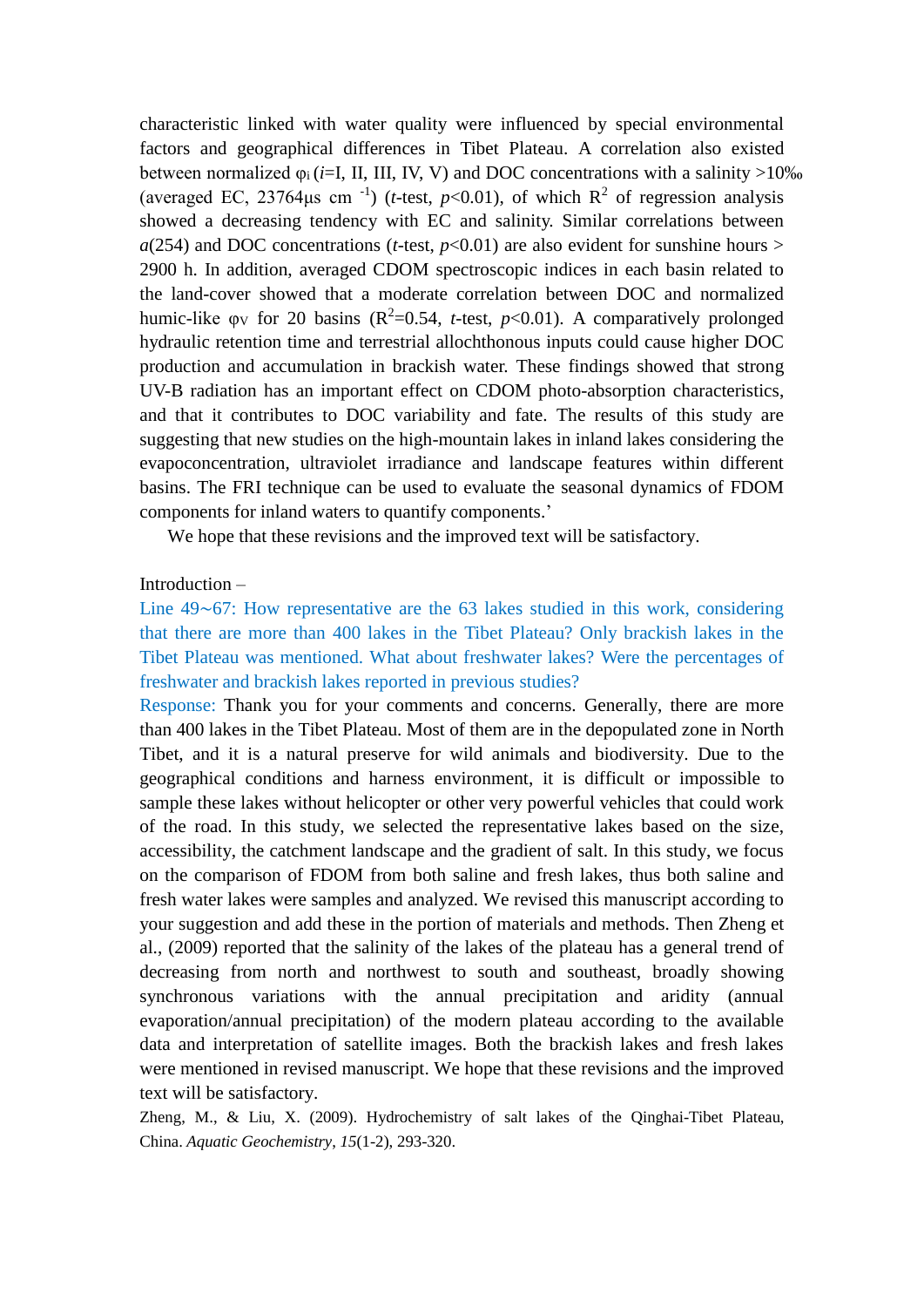#### Line 68-70: Why DOM

Response: Thanks for your concern. We have deleted this sentence. We hope that these revisions and the improved text will be satisfactory.

Line 80∼90: Regarding the identification of major components from EEMs data, what is the difference between EEM-PARAFAC and EEM-FRI data analysis? Why EEM-FRI rather than EEM-PARAFAC was chosen in this study?

Response: Thanks for your comments. EEM-PARAFAC and EEM-FRI all could be applied to examine changes in CDOM "composition" along flow paths. This type of analysis could aid ecologists in studying CDOM cycling or sources for natural waters, and also could help to track potential wastewater sources in aquatic systems. However, there are some difference between EEM-PARAFAC and EEM-FRI. EEM-PARAFAC analysis can decompose fluorescence EEMs of the complex mixture of CDOM to determine independent source components, without any assumptions about the shape of their spectra, or concentration, or number (Stedmon et al., 2003; Zhang et al., 2010). The data signal is decomposed into a set of three linear terms and a residual array (Stedmon et al. 2003). As for the integrated EEMs dataset, a Raman normalized Milli-Q EEM was subtracted from the data to remove the Raman signal. The size and shape of the Raman scatter peak (excitation wavelength of 350 nm) are dependent on the instrument optics, setup (bandwidths, PMT voltage, etc.) and lamp age. This process may cut some weak fluorescence signal, e.g., soluble microbial by product-like material. EEM-FRI was used to characterize CDOM fractions (acids, bases, neutrals) and, along with model organic compounds, to delineate EEMs into five fixed regions. Quantitative analysis for the FRI technique included integration of the volume beneath each EEM region. Comparison to the EEM-PARAFAC, EEM-FRI could calculate the volumetric interpretation (i.e.,  $\Phi_{T,n}$ ) is consistent with the simple emission scans. The FRI technique is more robust because it encompasses the entire EEM region comprising emission scans and not just a single emission scan (Chen et al., 2003).

 According to Stedmon and Bro (2008), a similar PARAFAC analysis for the sample dataset in this study is carried out using the DOMFluor toolbox in MATLAB with the "N-way toolbox for MATLAB". To determine the appropriate number of PARAFAC components, the split-half validation procedure was executed to verify whether the model was valid by comparing the emission and excitation loadings from each half (Stedmon and Bro, 2008). The results showed that weak soluble microbial by product-like components have been avoided and weakened by stronger humic-like substances and tryptophan-like fluorescence. Particularly, the CDOM datasets in Tibet were provided low CDOM fluorescence intensity than those in wastewater due to low effect of anthropogenic perturbations. According to your suggestion, we added these discussions about EEM-PARAFAC and EEM-FRI in the line 80∼90. We hope that these revisions and the improved text will be satisfactory.

**Table.** The PARAFAC modeling output shows the contour plots of the four PARAFAC fluorescent components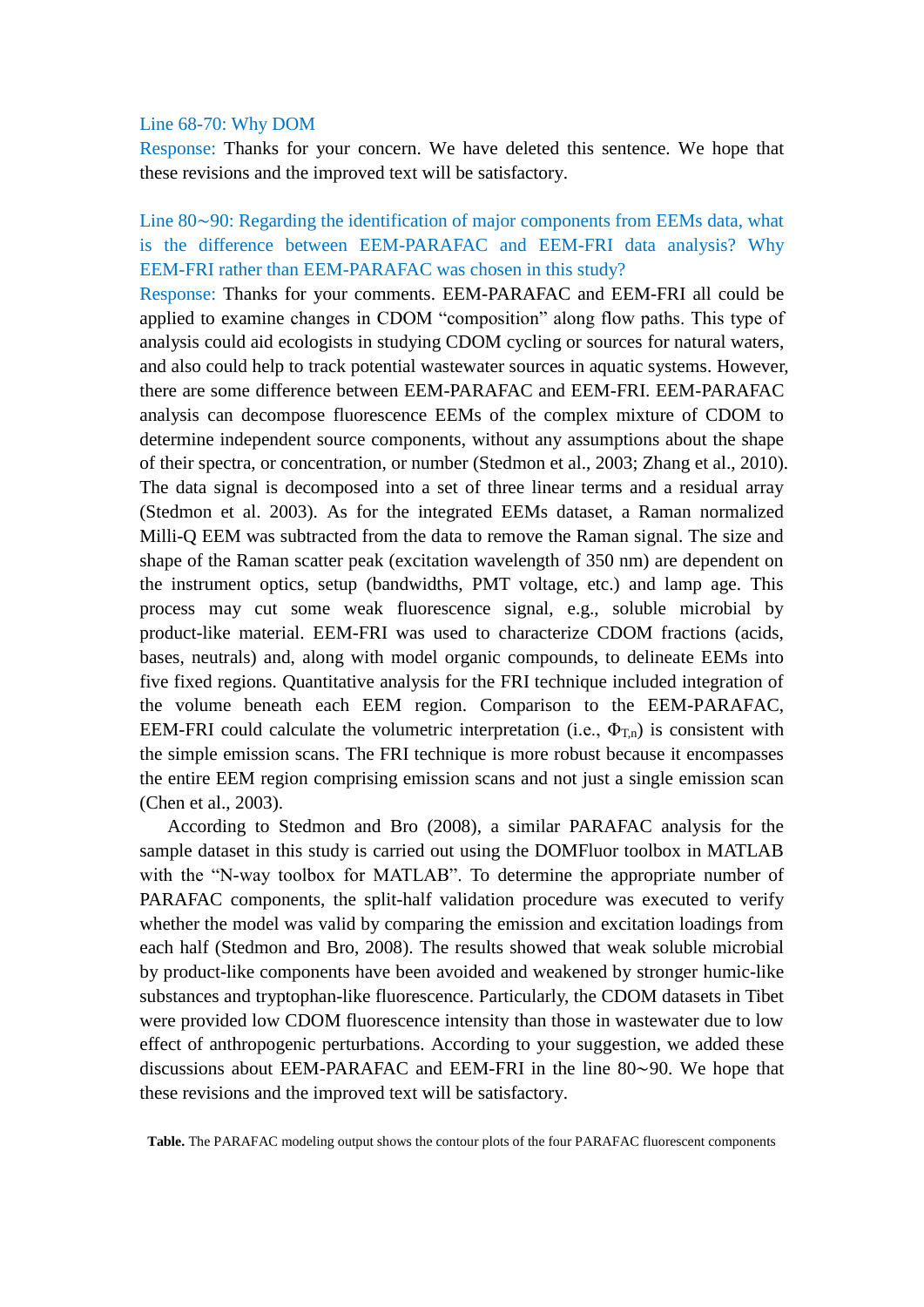| no.         | $Ex_{max}$<br>$Em_{max}$ | Coble<br>(1996) | Comparison with<br>other studies by<br><b>PARAFAC</b>           | Description and probable source                                                                                                                                             |
|-------------|--------------------------|-----------------|-----------------------------------------------------------------|-----------------------------------------------------------------------------------------------------------------------------------------------------------------------------|
| Component1  | 240/437                  | A/C             | $C4 = 250(360)/440$ <sup>a</sup><br>$C1 = 250/448$ <sup>a</sup> | <b>Terrestrial humic substances.</b><br>Fulvic acid fluorophore group. DOM exported from<br>agricultural catchments.                                                        |
| Component 2 | 230/350<br>280/350       | T               | $C7 = 280/344$ <sup>a</sup><br>$C1 = 230/344$ b                 | Tryptophan-like fluorescence.<br>Amino acids free or bound in proteins. Correlated to<br>terrestrial fluorescent material in forested catchments or<br>anthropogenic input. |
| Component 3 | 245/498                  | $\mathsf{A}$    | $C_5 = 270/508$ <sup>d</sup>                                    | Soil fulvic like.<br>Derived from agricultural catchments and exists in fresh<br>water environments. Biogeochemical processing of<br>terrestrial POM.                       |

<sup>a</sup> Stedmon and Markager (2005 b); <sup>b</sup> Xin Yao (2011); <sup>c</sup> Murphy (2008); <sup>d</sup> Kowalczuk (2010); <sup>e</sup> Williams (2010)



### Line 102∼103: saline lakes (32 lakes) or freshwater lakes (32 lakes)?

Response: Thanks for your patient review. Totally, we collected 244 water samples from 63 lakes in the Tibet Plateau from 2014 to 2017. Then we classified with these lakes into two groups (fresh water and brackish water) according to salinity or electrical conductivity (Table S1). 135 water samples were collected from 32 fresh lakes, and 109 water samples from 31 brackish lakes. We revised this sentence to have a clearer understanding. In addition, more details about the classified information were added in the new revised manuscript. We hope that these revisions and the improved text will be satisfactory.

Line 106: Only spatial dynamic changes were evaluated in this study. What about seasonal changes? Were all the samples collected in the same season? If not from the same season, how comparable and how representative are the samples to be used for investigation of spatial dynamic changes?

Response: Thank you for your concerns. In this study, our objectives was aim to characterize the similarities and differences in CDOM absorption and components among the 63 lakes with similar climatic, hydrologic and geological conditions. Then we grouped these lakes into two groups, i.e., fresh lakes and brackish lakes. All the spatial differences were compared with the averaged values of CDOM fluorescence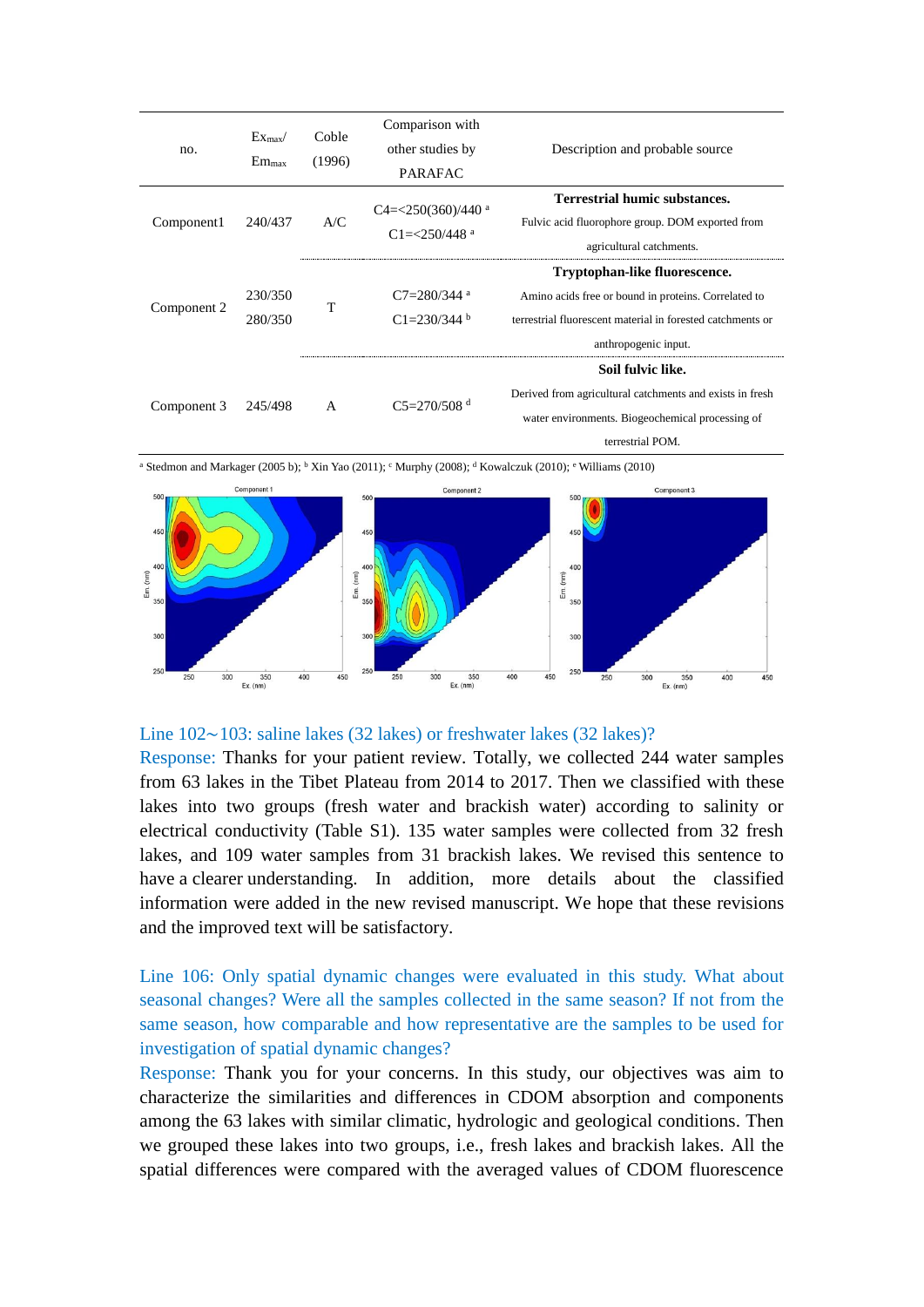parameters during the sampling period. The important results and discussion may focus on the effects of environmental factors, i.e., salinity, solar radiation and land cover. Generally, we could consider the spatial difference of lakes.

All the samples from different lakes were collected from June to September. These months is the time that the majority of precipitation occurs (June to September). In the winter the climate is dominated by cold and dry westerly winds which are more pronounced with elevation. Owing to high altitude and thin air, this region has less [atmospheric counter radiation.](http://dict.youdao.com/w/atmospheric%20counter%20radiation/#keyfrom=E2Ctranslation) Even in summer (June to September), the average temperature is lower than other regions in China. Then we added these descriptions in the materials and methods according your suggestions. We hope that these revisions and the improved text will be satisfactory.

#### Materials and Methods –

Line 122∼124: How is the solar UV radiation in the Tibet Plateau? Any numbers to describe it? How many magnitudes higher than other well studied areas, such as the Amazon River, Hulun Lake, and lakes in the Northeast of China?

Response: Thanks for your patient review. Unfortunately, we have not achieved the solar UV radiation in the Tibet Plateau during the sampling time due to the location limitation and government management. However, there were some previous studies showed the solar UV radiation intensity in Tibet Plateau. Li et al. (2011) reported that Tibet Plateau has abundant solar energy resources, and the average annual solar radiation intensity reaches  $6000-8000$  MJ/m<sup>2</sup>, the highest in China and second worldwide after the Sahara Desert. It also has more prolonged sunshine duration and sunny days in summer than other regions in China, e.g., the average annual solar radiation intensity reaches  $4609.7 - 5581.8$  MJ/m<sup>2</sup> in Hulun Lake (Wen et al., 2016). Ren et al. (1997) reported that there are strong Ultraviolet-B (UV-B) radiation-penetration inhibiting properties due to dry and thin air with a low concentration of ozone in the Tibet Plateau. We added these descriptions in the materials and methods according your suggestions. Then in the supplementary material, the annual total solar radiation intensity of China and annual sunshine hours of China from Physical Geography of China were shown. We hope that these revisions and the improved text will be satisfactory.

# Line 121∼127: The difference between summer and winter was described here. Was this difference considered in the sampling plan?

Response: Thank you for your comments. All the samples from different lakes were collected from June to September. In this period, there were more most of the precipitation occurs in a year, and this would bring more terrestrial inputs to lakes have introduced the difference between summer and winter was described here. Due to thin air in the highest plateau in the world, it is very hard and sometime even dangerous to collect samples in winter on the Tibet Plateau. We did not collect samples in winter for the current study.

Line 134∼135: Describe the sample locations in more details. Sampling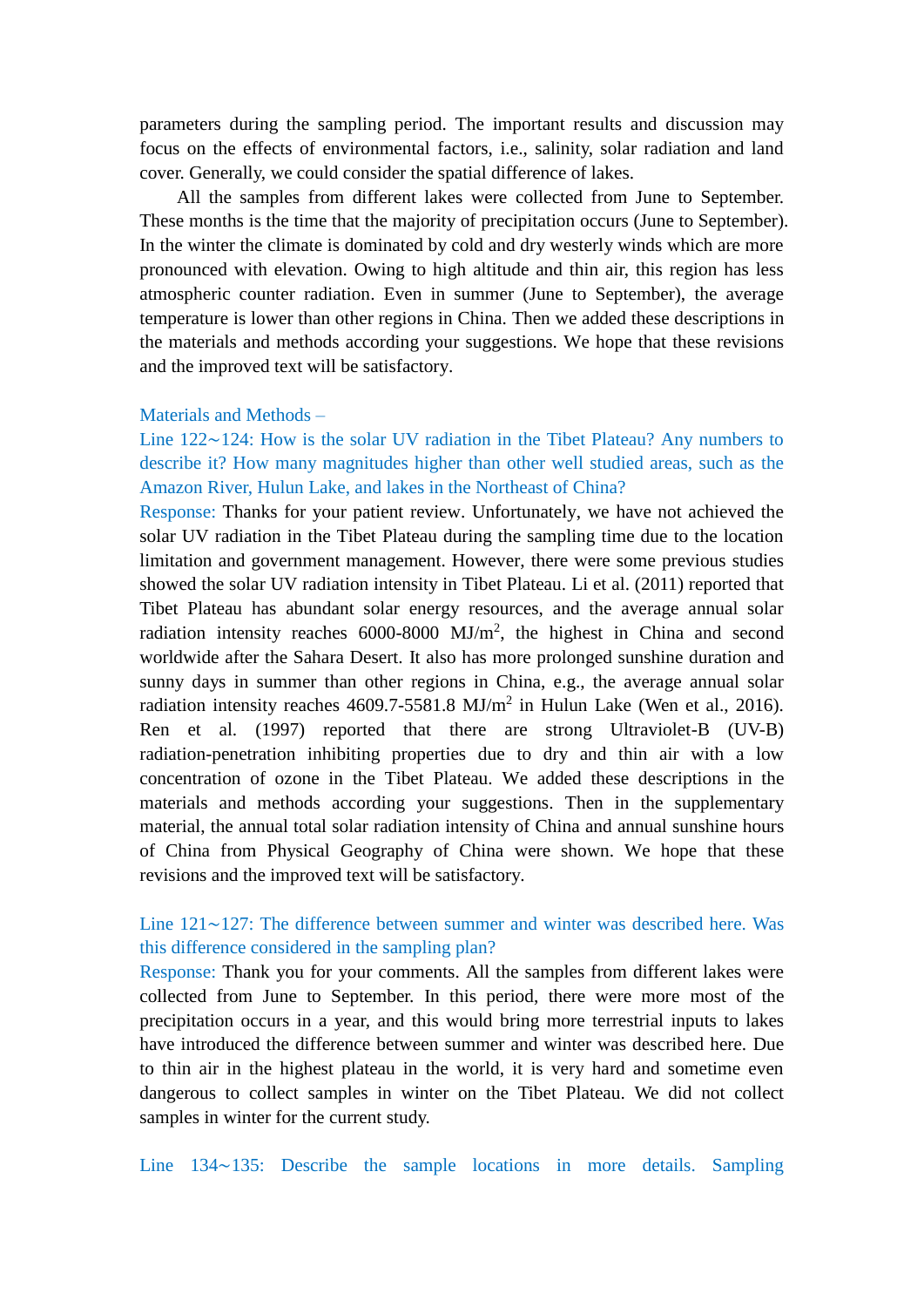season-summer or winter or both? How was the retention time of each lake determined? What is the total covered area? How representative are they among the more than 400 lakes in the Tibet Plateau?

Response: The authors really thank for your comments and concerns. According to your suggestion, we added some statements about sample locations with GPS information. A total of 244 water samples were collected in summer (June to September) from 63 lakes across the Tibet Plateau from 2014 to 2017, and more details could be found in Table S1.

The total covered area is calculated from each lake area  $(km<sup>2</sup>)$  from the satellite images. There are more than 400 lakes in the Tibet Plateau. Most of them are in the depopulated zone in North Tibet, and it is a natural preserve for wild animals. Due to the geographical conditions and government management, it is difficult to get there or not permitted to reach these lakes. As for the retention time for each lake, we derived the information from a reference book (Wang and Dou, 1997), we added the reference in the note of the Table S1. In this study, we selected the representative lakes based on the size, accessibility, the gradient of salinity, catchment landscape features. Then we added these descriptions in the materials and methods according your suggestions. We hope that these revisions and the improved text will be satisfactory. As you may see from Figure 1, that most of the lakes sampled are large in terms of surface area, the lake area is accumulative to 31824  $km^2$  (total lake area: 49388 $km^2$ ), which is about 64% of the total area. Further, the sampled lakes also exhibited a large variability with respect to salinity gradient, thus the sampled lakes are well representative to all the lakes in the region.

Line 135∼141: Was the filtering process conducted in the field? If not, how were the samples stored and transported to lab? It is confusing why different size of filters were applied. What parameters were measured in each filtrate? Why repeating 0.45 um filtering after 0.22 um filtering? This section needs to be revised seriously.

Response: Thanks for your patient review. The filtering process was conducted in the field, and these filtered samples were filled into brown plastic bottles every day. They were kept with portable cooler filled with ice pack, and then shipped back to the laboratory by air express as soon as possible. These filtered samples were stored at 4°C until analysis within 2 days in the laboratory.

 CDOM of water samples could be filtered through a pre-rinsed 25 mm Millipore membrane cellulose filter (0.22 μm). Generally, for the inland waters and coastal waters, there were suspended matter with fine particles in the bulk samples. These suspended matter in the bulk samples may bring more errors and disturb the CDOM measurement of absorption and fluorescence directly. Referred to the previous studies (Zhang et al., 2011; Zhao et al., 2016; Zhou et al., 2016), We first filter the samples with 0.45 μm pore size to remove suspended matter, and then further filter the filtrate samples with 0.22 μm pore size filters, aiming to achieve the CDOM samples for measuring the absorption and fluorescence. Then we added these descriptions in the materials and methods according your suggestions. We hope that these revisions and the improved text will be satisfactory.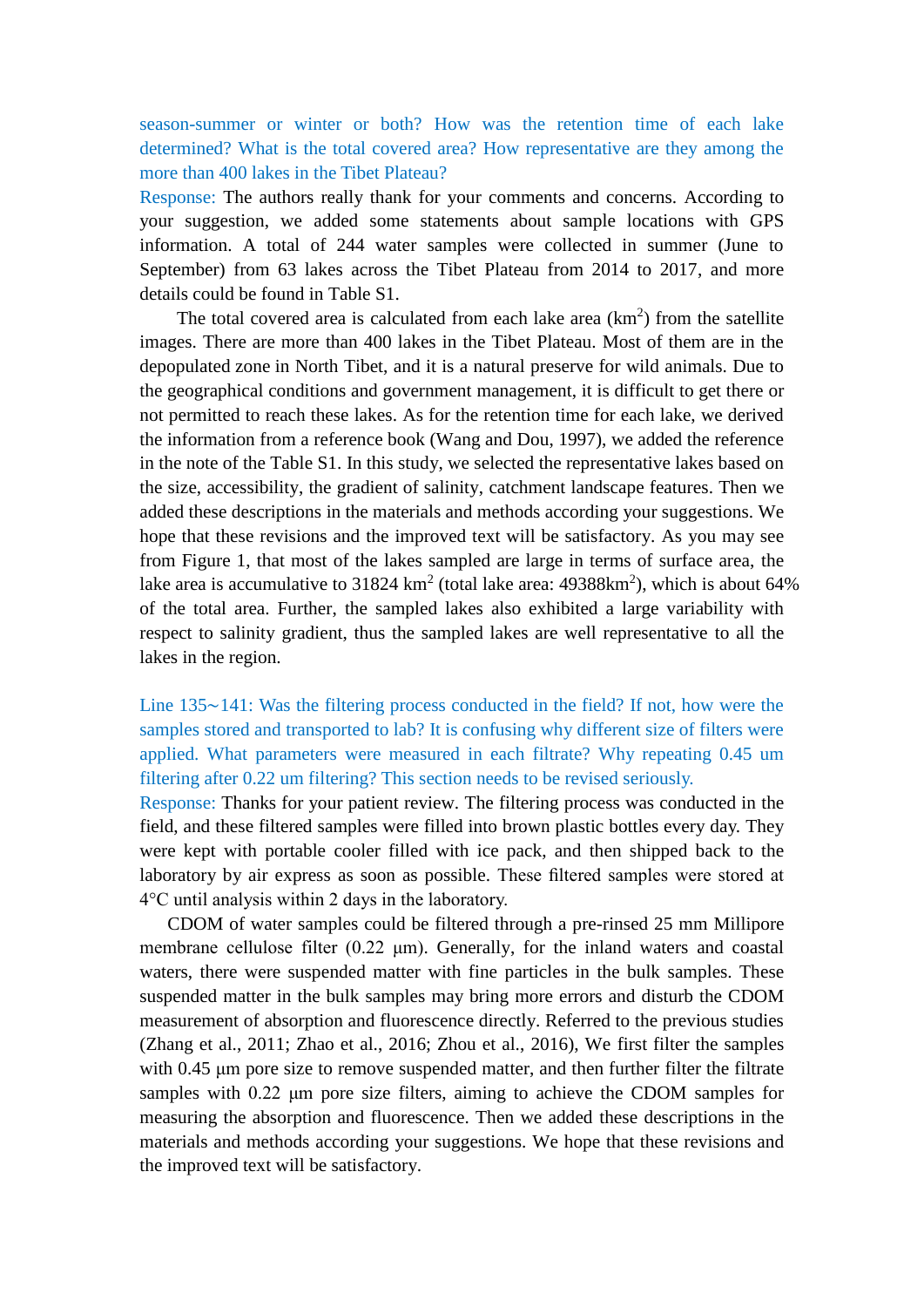Line 144: How was turbidity determined? Where is pH data? Table 1 did not include pH data. Actually, pH has a significant impact on CDOM and FDOM measurement. If the pH variability was significant, the samples need to be adjusted to a similar pH prior to measurement.

Response: The authors really thank for your comments and concerns. Water turbidity was determined using the Shimadzu UV-2600 PC spectrophotometer with matching 3 cm quartz cells at room temperature (20℃±2) with Milli-Q water as the reference (UV Talk Letter, 2013; Zhao et al., 2016). According to your suggestion, we added these descriptions in the new revised manuscript. We are sorry for our careless mistake about pH in the manuscript. Unfortunately, we do not have pH data for the Tibet Plateau lakes. According to your suggestion, we will add the pH in future field work for CDOM fluorescence. We hope that these revisions and the improved text will be satisfactory.

## Line 162: Describe SUVA<sub>254</sub>, Slope ratios, and HIX in more details.

Response: Thanks for your comments and suggestions. According to your suggestion, we described CDOM absorption and fluorescence in new revised manuscript with the 2.6 section CDOM absorption parameters and fluorescence indices. We hope that these revisions and the improved text will be satisfactory.

## Line 176∼184: Use a table to present the criteria ratios for the different sources. Include appropriate references to cite from.

Response: Thanks for your patient review. According to your suggestion, we presented criteria ratios for the different sources including the references in the Table S2. We hope that these revisions and the improved text will be satisfactory.

## Line 186∼193: Use a table to present the positions of the fluorescence maximum peaks for the major components. Include appropriate references to cite from.

Response: Thanks for your patient review. According to your suggestion, we showed the positions of the fluorescence maximum peaks for the major components in the Table S3. We hope that these revisions and the improved text will be satisfactory.

## Results –

## Line 217: TSM, pH were missing in Table 1.

Response: Thanks for your very patient reviews and comments. We are sorry for our careless mistakes in the manuscript. Unfortunately, we do not have pH data for the Tibet lakes. We will continue to improve them in future work. In addition, we added the TSM data of lakes in revised manuscript. We hope that these revisions and the improved text will be satisfactory.

#### Line 220: average values and standard deviation or range?

Response: The authors really thank for your concerns and comments. According to your suggestion, we have revised this sentence as following 'The average values and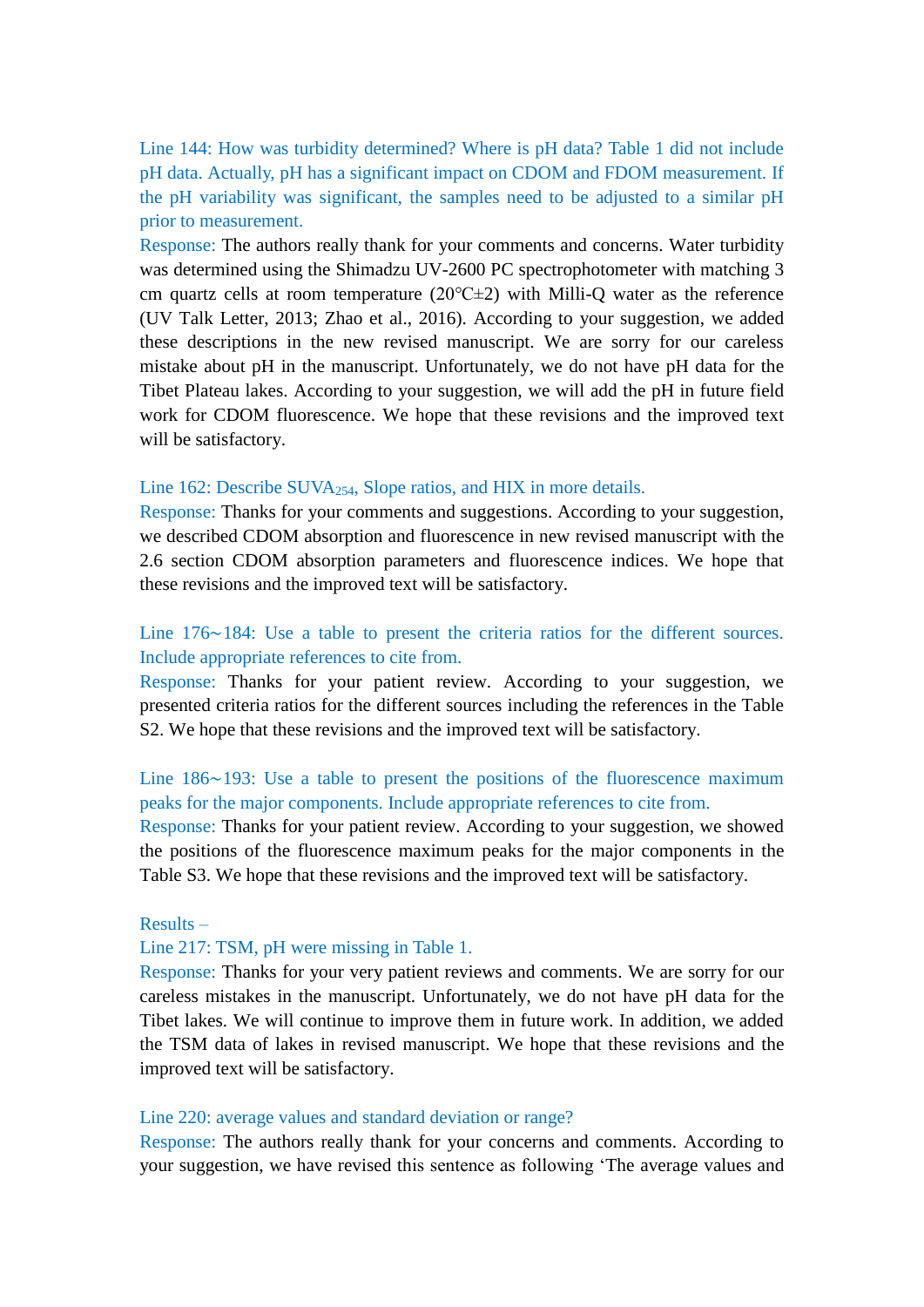standard deviation of all water quality parameters in each lake were calculated and selected to represent overall water quality of the lake.' We hope that these revisions and the improved text will be satisfactory.

### Line 224: Turbidity in freshwater lakes are not lower than those of brackish lakes.

Response: Thank you for your very valuable comments. We are sorry for our careless mistakes in the manuscript. According to your suggestion, we have revised this sentence in a new revised manuscript. We hope that these revisions and the improved text will be satisfactory.

### Line 228: trophic states?

Response: The authors really thank you for the very careful review. We are sorry for our careless mistakes in the manuscript. According to your suggestion, we deleted this sentence. We hope that these revisions and the improved text will be satisfactory.

# Line 240∼241: Add lake abbreviation name and numbers to corresponding to the lake numbers in Figure 2. Replace "Fig. S1" with "Table 1".

Response: The author thank for the very valuable comments. According to your suggestion, we added lake abbreviation name and numbers in Figure 2. Then the Fig.S1 replaced Table 1. We hope that these revisions and the improved text will be satisfactory.

## Line 248: There was no clear trend between DOC and elevation.

Response: Thanks for your comment and concern. The tendency linear equation of average DOC concentration showed a decreased trend (Slope of the trendline is -0.24) with increasing elevation (Fig. 2a). Then we revised and added the slope in the new revised manuscript. We hope that these revisions and the improved text will be satisfactory.

### Line 270: Fig. 3 rather than Fig. 2

Response: Thanks for your patient review. We are sorry for our careless mistakes in the manuscript. We corrected this mistake in the revised manuscript.

Line 278∼279: Move to discussion. Need more explanation. For example, the brackish lakes are located in higher elevation areas, resulting in more significant photodegradation, and lower SUVA254.

Response: Thanks for your patient review and valuable comments. According to your suggestion, we moved it to discussion and add more explanation in the new revised manuscript. We hope that these revisions and the improved text will be satisfactory.

# Line 280∼281: Add lake abbreviation name and numbers to corresponding to the lake numbers in Table S1.

Response: Thanks for your patient review. According to your suggestion, we added lake abbreviation name and numbers in a new revised manuscript. We hope that these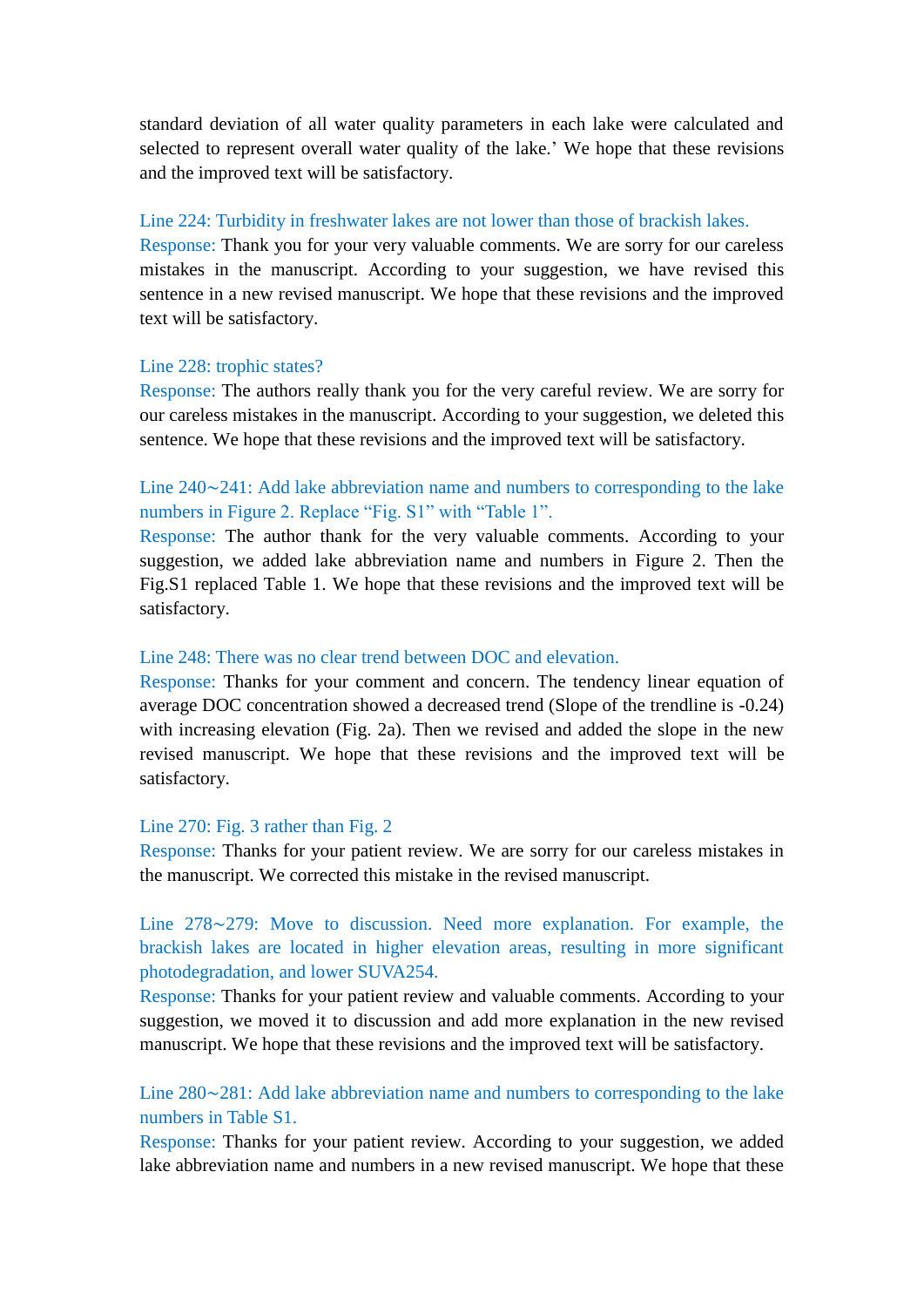revisions and the improved text will be satisfactory.

Line 280∼297: What does M (E250 : E 365) implicate? The authors claimed significant differences between brackish and freshwater lakes for the slope ratios. However, the average values did not show dramatic differences. How was the ANOVA test conducted? Some of the statements need to be moved to discussion section.

Response: Thanks for your patient review and concerns. We added more descriptions about the M ( $E_{250}$ :  $E_{365}$ ) in 2.6 section. The ratio of absorption at 250 to 365 nm is used to track changes CDOM molecular weight. Increasing M  $(E_{250}:E_{365})$  values indicate a decrease in aromaticity and molecular weight of CDOM (Helms et al., 2008; Wen et al., 2016). We are sorry for this mistake. All the water samples from brackish lakes and fresh lakes were conducted to compare the difference with One-way ANOVA analysis. Then there was a significant difference (ANOVA,  $p<0.05$ ) between fresh and brackish waters in M  $(E_{250}:E_{365})$ . With your suggestion, we moved some of the statements to discussion section. The revised sections could be found in a new revised manuscript. We hope that these revisions and the improved text will be satisfactory.

### Line 308: Fig. 4a

Response: Thanks for pointing out the typo. We are sorry for our careless mistakes in the manuscript. According to your suggestion, we revised this mistake. We hope that these revisions and the improved text will be satisfactory.

## Line 300∼337: Shorten the EEM-FRI results to be concise. There was repeated information.

Response: Thanks for your patient review. According to your suggestion, we shortened the EEM-FRI results to keep a concise style. We hope that these revisions and the improved text will be satisfactory.

Line 360∼371: Move to discussion section. I disagree with the authors regarding the interpretation of EEM-FRI results. It is too simplified to only consider the DOM sources (allochthonous vs. autochthonous and microbial) as the explanation of the differences between brackish and freshwater lakes. It is arguable that photo-degradation could alter DOM structure and shape the EEM spectra.

Response: Thanks for your patient review. According to your suggestion, we have moved to the discussion section. As you mentioned, the photo-degradation could alter DOM structure and shape the EEM spectra. The possible driver of this CDOM characteristic in plateau lake is coupled evapoconcentration, photodegradation, and photobleaching, with strong plateau ultraviolet radiation (Wen et al., 2016). The photochemical processing could remove the colored fractions of DOM (Berggren et al., 2018), and three wavebands of solar radiation (UVB, UVA, and PAR) had photobleaching effect on DOM (Reche et al., 2000). In saline lakes with the prolongation of hydraulic retention time and irradiation, the change of molecular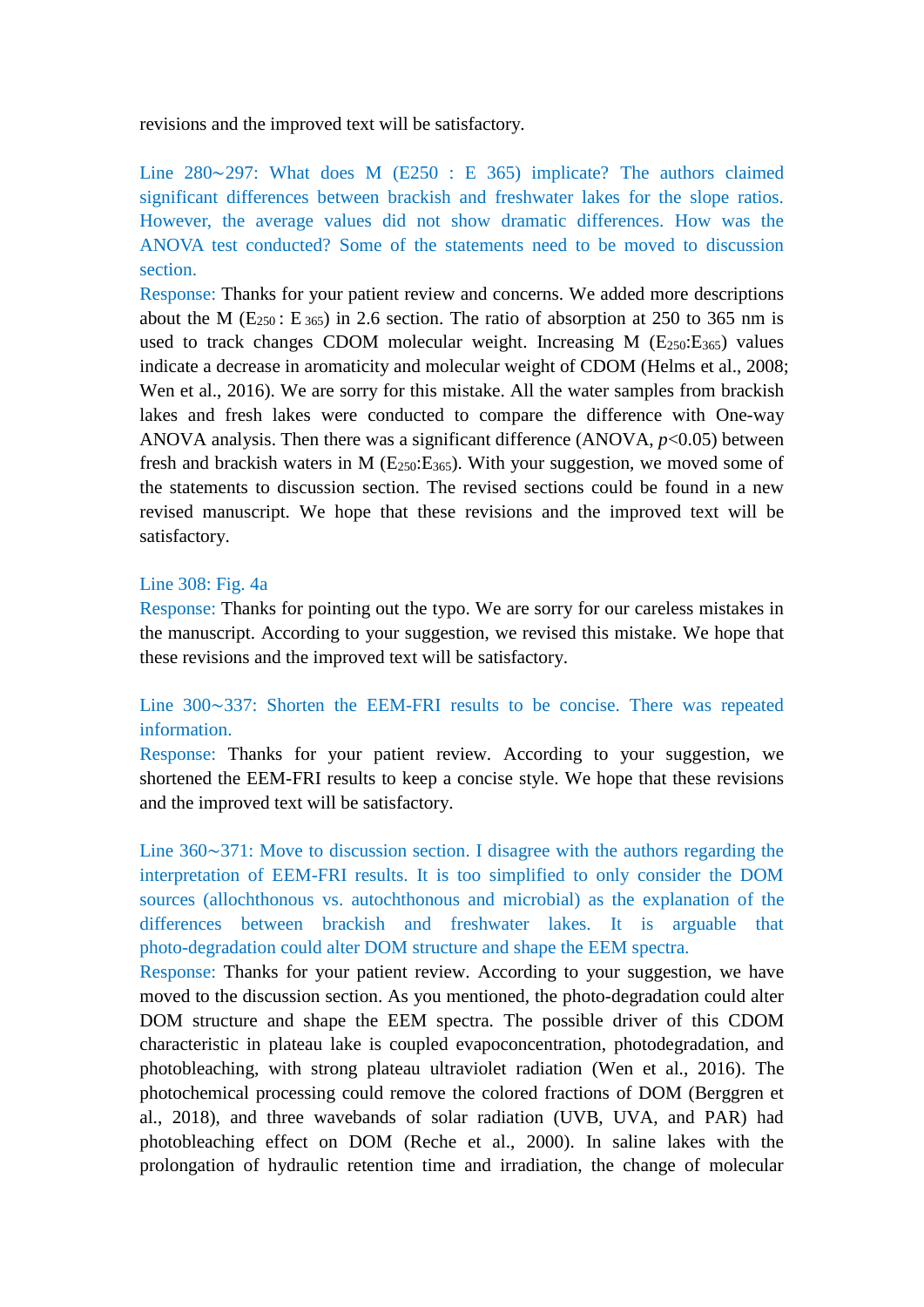structure in high MW CDOM, caused by bond cleavage, may result in its transformation to a low MW pool (Spencer et al., 2012). This would ultimately lead to the difference of the EEM spectra of CDOM.

- Berggren, M., Klaus, M., Selvam, B. P., Strom, L., Laudon, H., Jansson, M., Karlsson, J.: Quality transformation of dissolved organic carbon during water transit through lakes: contrasting controls by photochemical and biological processes, Biogeosciences, 15(2), 457-470, 2018.
- Reche, I., Pace, M. L., Cole, J. J.: Modeled effects of dissolved organic carbon and solar spectra on photobleaching in lake ecosystems, Ecosystems, 3(5), 419-432, 2000.
- Spencer, R. G. M., Butler, K. D., Aiken, G. R.: Dissolved organic carbon and chromophoric dissolved organic matter properties of rivers in the USA, J. Geophys. Res. - Biogeosci., 117, 2012.
- Wen, Z. D., Song, K. S., Zhao, Y., Du, J., Ma, J. H.: Influence of environmental factors on spectral characteristics of chromophoric dissolved organic matter (CDOM) in Inner Mongolia Plateau, China, Hydrol. Earth Syst. Sci. , 20(2), 787-801, 2016.

#### Line 373∼386: No significant difference was observed.

Response: Thanks for your patient review. According to your suggestion, we revised this section. ANOVA analysis indicated that there were no differences between *FI*<sup>310</sup> and *FI*<sup>370</sup> between brackish and fresh lakes.

## Line 404∼416: The differences in PCA results could be attributed to both source differences and photo-degradation process.

Response: The authors thank you for the concerns and valuable comments. According to your suggestion, we revised this section. We hope that these revisions and the improved text will be satisfactory.

### Line 466: negative or positive?

Response: Thanks for your concerns. We are sorry for our careless mistakes in the manuscript. According to your suggestion, we revised this mistake. We hope that these revisions and the improved text will be satisfactory.

#### Discussions –

#### Line 475: what are the major results to be discussed?

Response: Thanks for your patient review. The discussion focus on influence factors of the different CDOM fluorescence between brackish lakes and fresh lakes in Tibet. The factors included salinity/solar radiation and land-cover around lakes. Then we revised these sections to make it read more clearly.

#### Line 497: what tendency? Decreasing?

Response: The authors really thank for your comments. The tendency linear equation of average DOC concentration showed a decreasing trend (Slope of the trendline is -0.24) with increasing elevation (Fig. 2a).

#### Line 546: Fig. 4 and 5

Response: Thanks for your patient and very careful review. We are sorry for our